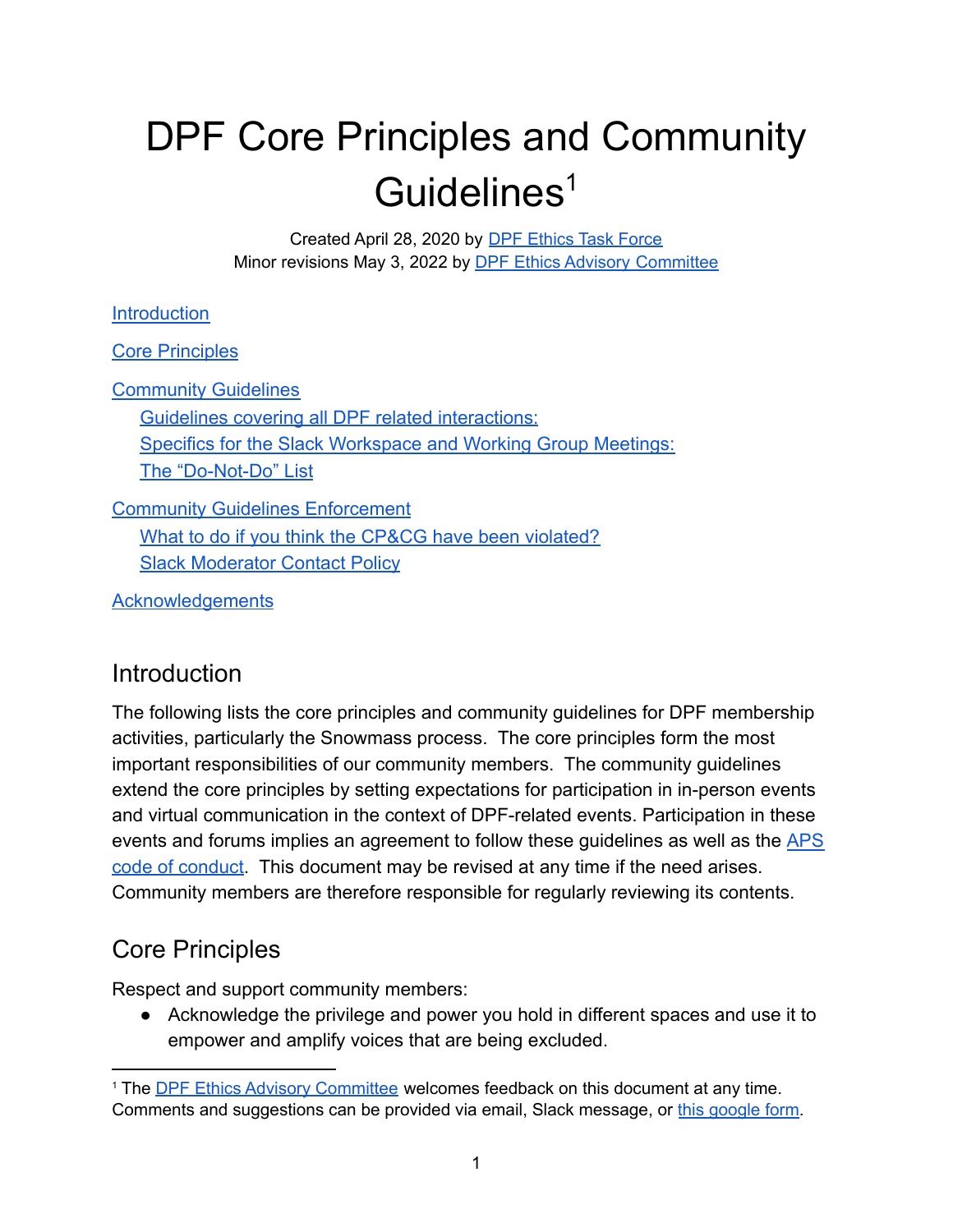- Work to ensure that all colleagues have equal access to opportunities, including networking that happens in a social context.
- Ensure that criticism is constructive, delivered in a respectful way, and aims to create positive discussion.
- Avoid judging, discriminating, making unwelcome jokes or disparaging remarks.
- Do not make comments based on stereotypes or group generalizations.
- Reject all forms of racism, discrimination, or harassment towards any individual or group.

Commit to constructive dialog and take initiative:

- Be receptive to discussions of ways to improve communication and working relationships.
- Challenge your own assumptions about people and the sources of those assumptions.
- Intervene when others are exhibiting conduct unbecoming of a community member and support those who report violations.
- Take it upon yourself to educate yourself on and eliminate challenges or barriers to success that colleagues may face as members of under-represented groups.
- Develop structures to help maintain antiracist and anti discriminatory accountability.
- If you feel that you have been impacted by the actions of another, contact a moderator.

# <span id="page-1-0"></span>Community Guidelines

The Snowmass 2021 community involves a large swath of the particle physics, astrophysics and cosmology communities. The community meetings (both in person and virtual) and slack workspace are meant to be opportunities for members of the community to engage in a dynamic exchange of ideas and conceptualize the future of our field. DPF members and associates bring different perspectives, ideas, and experiences. We are committed to making DPF events and the Snowmass process a welcoming environment for all the different voices and perspectives and maintaining a space where people are free to express themselves.

With these community guidelines, we intend to help you understand how best to collaborate in the snowmass process and what you can expect from the Ethics committee. Accountability measures are described in [the companion accountability](https://drive.google.com/file/d/1KEAv6yMoyadnvNMGQs46m-H95eC3Z0dv/view?usp=sharing) [document.](https://drive.google.com/file/d/1KEAv6yMoyadnvNMGQs46m-H95eC3Z0dv/view?usp=sharing)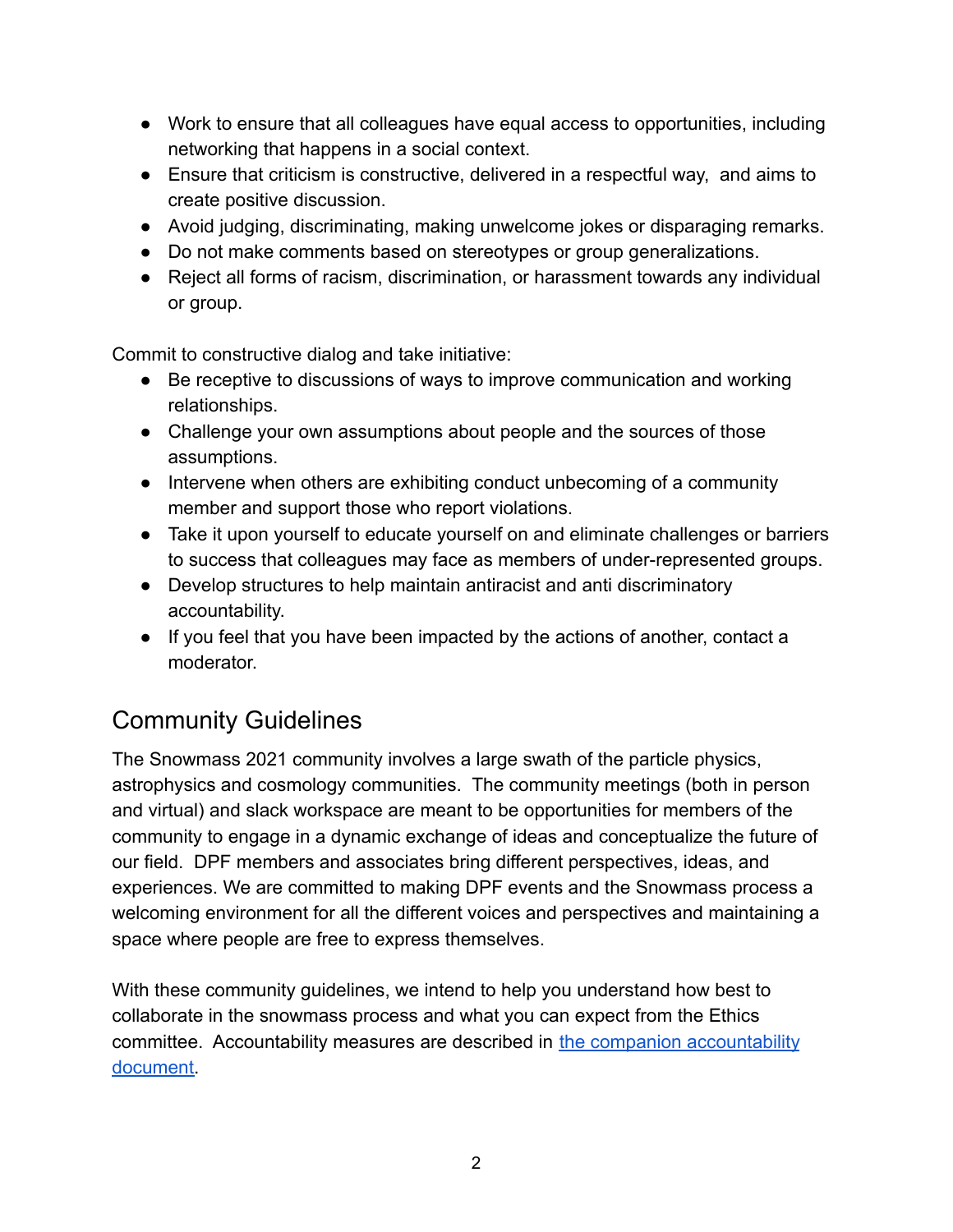<span id="page-2-0"></span>Guidelines covering all DPF related interactions:

- Be welcoming and open-minded. Other community members may not have the same experience level or background as you, but that doesn't mean they don't have good ideas to contribute. We encourage you to be welcoming to new members and those just getting started.
- Communicate with empathy. Disagreements or differences of opinion are a fact of life. Being part of a community means interacting with people from a variety of backgrounds and perspectives, many of which may not be your own. If you disagree with someone, try to understand their feelings and perspective before you address them. This will promote a collegial atmosphere where people feel comfortable asking questions, participating in discussions, and making contributions.
- Respect each other. Hate speech will not be tolerated. Don't harass anyone. Treat each other with dignity and consideration in all interactions. You may wish to respond to something by disagreeing with it. That's fine. But remember to criticize ideas, not people. Avoid name-calling, ad hominem attacks, responding to a post's tone instead of its actual content, and knee-jerk contradiction. Instead, provide reasoned counter-arguments that improve the conversation.
- Recognize that intent does not equate to impact. If a colleague tells you that your words or actions have negative impacts which you did not intend, take responsibility for the impact -- try to understand your colleague's perspective before you address the issue. Educate yourself on why your words or actions had unintended consequences. Do not expect the impacted colleague to shoulder the burden of explaining it to you.
- Strive to make informal activities relating to DPF events inclusive to all who might profit from them. Try to make informal events accessible and welcoming to all. For example, organizing after hours discussions of DPF activities at a bar may not be a welcoming environment for some. Strive to include new colleagues in informal or unstructured activities, such as lunches, dinners, or coffee breaks.
- Actively work to better our community. Creating an open and inclusive community is not simply a matter of **not** engaging in bad behaviors, rather it is a process of actively engaging and welcoming all members to create a more inclusive and just community. Intervene when you see behavior that violates our community standards. For example, you can use these strategies [on microaggression](https://academicaffairs.ucsc.edu/events/documents/Microaggressions_InterruptHO_2014_11_182v5.pdf) [intervention from UCSC](https://academicaffairs.ucsc.edu/events/documents/Microaggressions_InterruptHO_2014_11_182v5.pdf) to intervene when you witness a microaggression. Speak up when you hear colleagues disparaging a group of people, even if members of that group are not present. Seek opportunities for education/training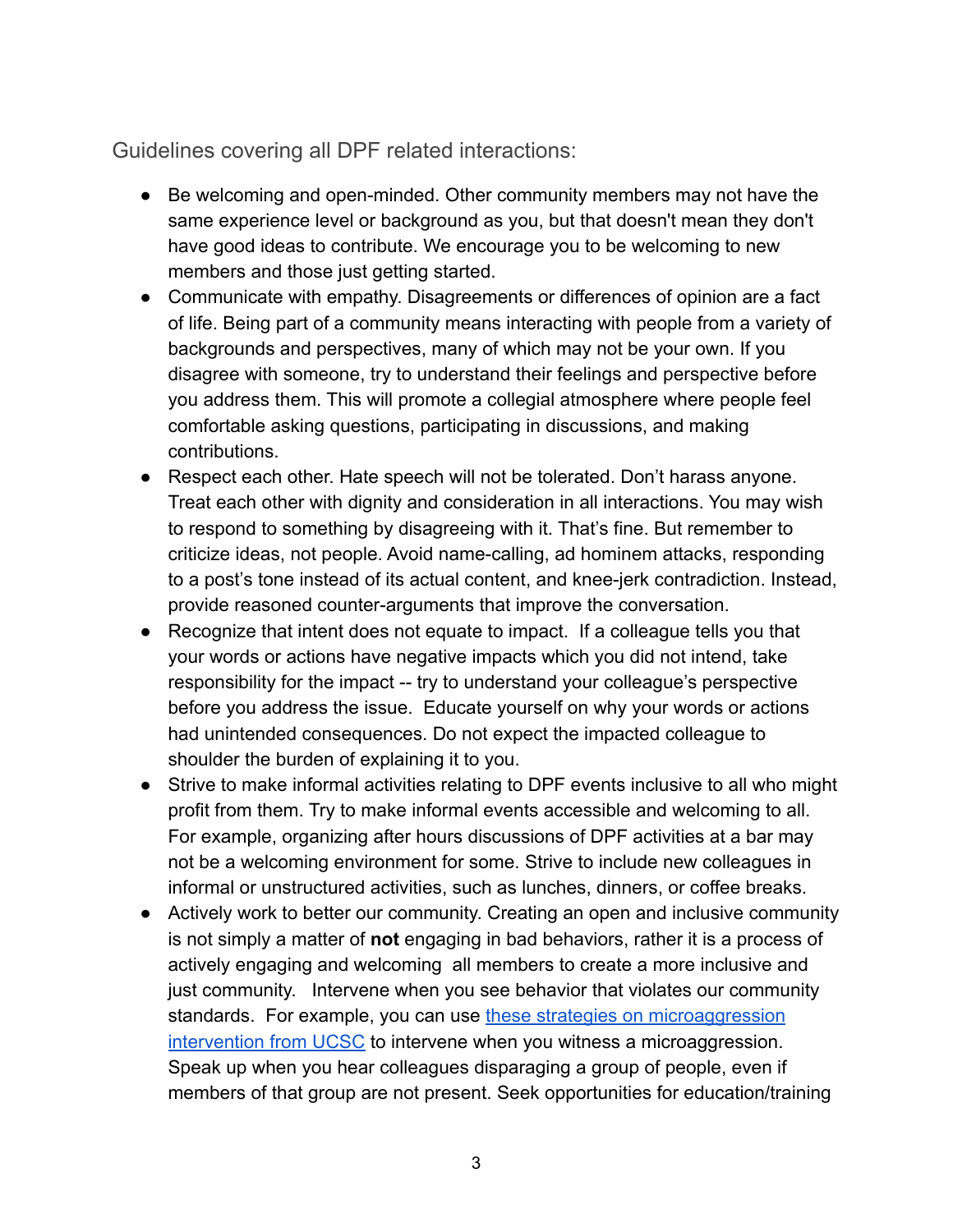on diversity, inclusivity, reporting, and bystander intervention techniques, and encourage others to do the same. Support and implement structural changes that dismantle discriminatory practices and white supremacy and create structures to maintain accountability. APS has [training materials](https://www.aps.org/programs/ethics/index.cfm) on ethics. We also recommend familiarizing yourself with the Inclusive [Astronomy Nashville](https://tiki.aas.org/tiki-index.php?page=Inclusive_Astronomy_The_Nashville_Recommendations) [Recommendations](https://tiki.aas.org/tiki-index.php?page=Inclusive_Astronomy_The_Nashville_Recommendations), particularly [these relating to establishing](https://tiki.aas.org/tiki-index.php?page=Inclusive_Astronomy_The_Nashville_Recommendations#Establishing_a_Community_of_Inclusive_Practice:_Recommendations_Summary_Table) inclusive [communities](https://tiki.aas.org/tiki-index.php?page=Inclusive_Astronomy_The_Nashville_Recommendations#Establishing_a_Community_of_Inclusive_Practice:_Recommendations_Summary_Table).

#### <span id="page-3-0"></span>Specifics for the Slack Workspace and Working Group Meetings

The Slack workspace has moderators, whose guidelines are listed in [this document](https://docs.google.com/document/d/1zR2aB1WGxL4aruLISaQ7GXb4oLOxhCKW7_NrucfNnws/edit#heading=h.obb0p7nal0gl).

- Identify yourself. As in a personal conversation, owning your thoughts and actions is important. Therefore, upon joining the slack workspace, modify your profile to use your chosen name that makes you uniquely identifiable in the same way that a nametag at a conference would do. This need not be your birth name or legal name and you are welcome to include your pronouns. In a meeting, state your name.
- Improve the discussion. Help us make this a great place for discussion by always working to improve the discussion in some way, however small. Start discussions from a positive perspective. Keep in mind that meaning, tone, and intent can be difficult to ascertain from written communication, so try to be clear in your communication and reply to content rather than tone.
- Respect the agenda. Stick to meeting agenda items and discussion lengths so that we respect everyone's work and time. If there are topics you would like to discuss which are not included in the agenda, use the open discussion time or ask the conveners/meeting hosts to include time for these topics in a future meeting.
- Be clear and stay on topic. Communicating with people you may not have met can be awkward. On the internet it's hard to convey or read tone, and sarcasm is frequently misunderstood. Try to use clear language, and think about how it will be received by the other person.
- This applies to sharing links, as well. Any links shared in the workspace should be shared with the intent of providing relevant and appropriate information. Share mindfully, prioritizing links which are accessible, [as defined here by the Web](https://www.w3.org/WAI/fundamentals/accessibility-intro/) [Accessibility Initiative.](https://www.w3.org/WAI/fundamentals/accessibility-intro/) When asking others to give you feedback or collaborate on a project, only share valuable and relevant resources to provide context.
- Keep it tidy. Make the effort to put things in the right place, so that we can spend more time discussing and less time cleaning up. So: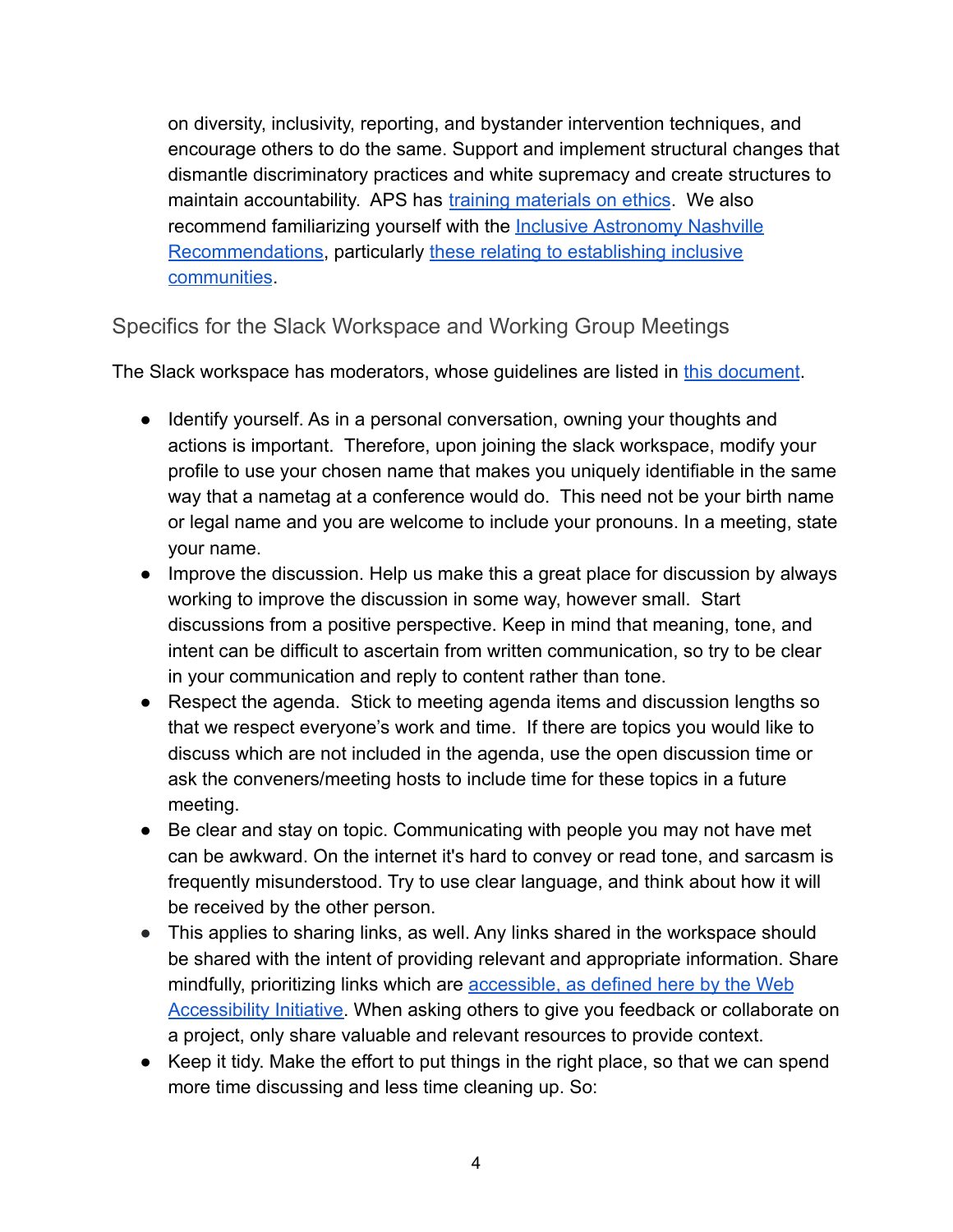- Don't start a topic in the wrong category.
- $\circ$  Avoid cross-posting the same thing in multiple channels unless you are making an announcement, *e.g.*, about a meeting.
- Don't divert a topic by changing it midstream. Rather than taking an existing topic in a radically different direction, start a new thread.

#### <span id="page-4-0"></span>The "Do-Not-Do" List

Hate speech and discrimination. We do not tolerate speech that attacks a person or group of people on the basis of who they are. We expect our Community members to be respectful when discussing sensitive topics.

- Bullying and harassment. We do not tolerate bullying or harassment. This means any habitual badgering or intimidation targeted at a specific person or group of people. In general, if you are told that your actions are unwanted and you continue to engage in them, then you are bullying and/or harassing the community.
- Other conduct that violates our community standards and values. The workspace is a professional space and should be treated as such.
- Retaliatory behavior against those who report incidents is not tolerated in any form. Any reports of CP&CG violations and the information provided in those reports cannot be used against the reporter.

## <span id="page-4-1"></span>Community Guidelines Enforcement

The community quidelines enforcement policy is detailed in [this document.](https://drive.google.com/file/d/1KEAv6yMoyadnvNMGQs46m-H95eC3Z0dv/view)

What to do if you think the CP&CG have been violated?

<span id="page-4-2"></span>You can either use the Slack moderator contact policy (see below) or you can contact a member of the Code of Conduct Committee. Currently, these members are:

- Kétévi Assamagan: [ketevi@bnl.gov](mailto:ketevi@bnl.gov)
- Jeremy Wolcott: [jeremy.wolcott@tufts.edu](mailto:jeremy.wolcott@tufts.edu)
- Ruth Van de Water: [ruthv@fnal.gov](mailto:ruthv@fnal.gov)